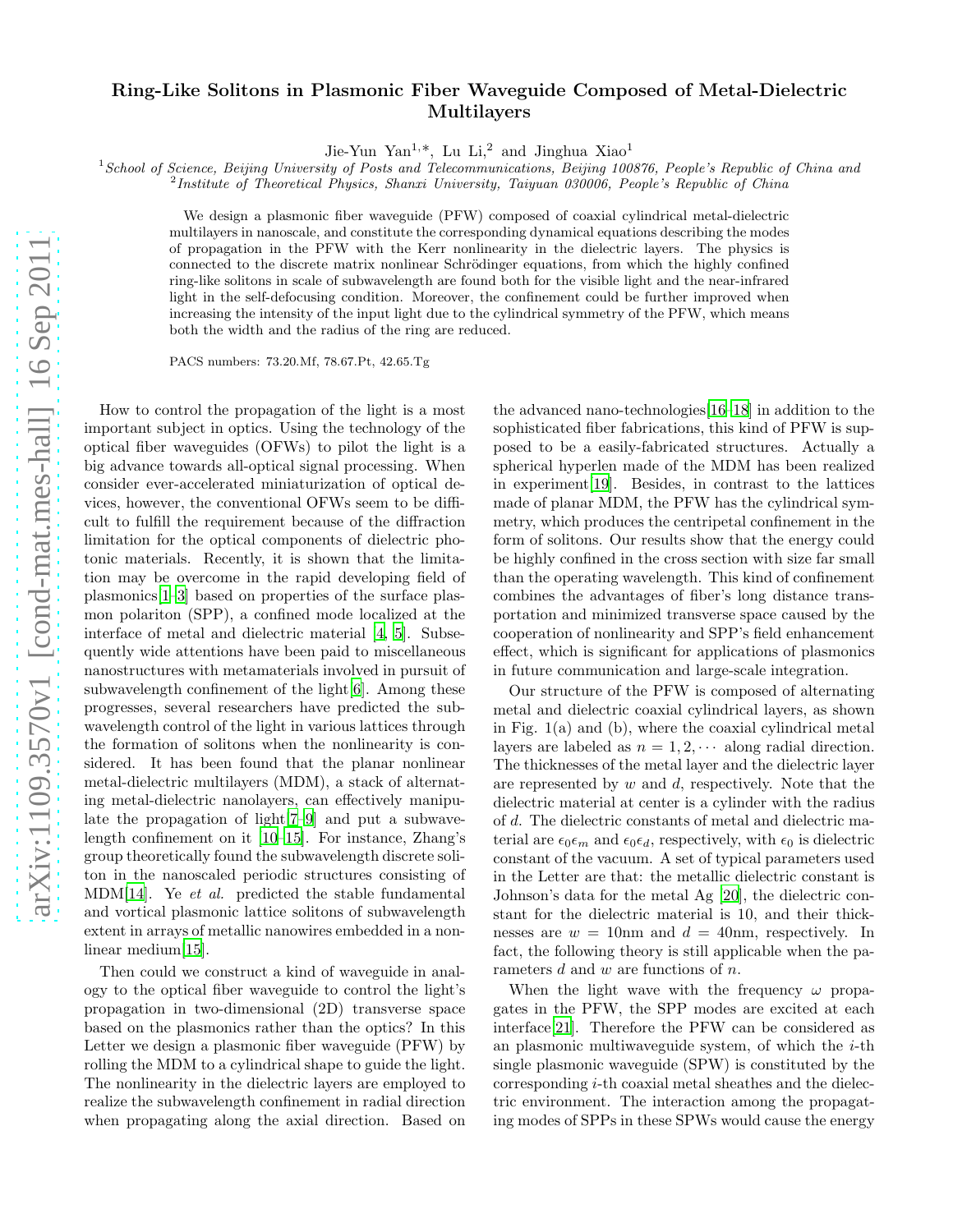

FIG. 1: (a) Cross section of the PFW; (b) Schematics of the PFW; Only first few metallic layers are draw for demonstration. (c) Dispersion of SPP mode in the 1-th SPW.  $E_z$ distributions in different SPWs in case of  $\lambda = 700$  nm (d), and  $\lambda = 1550$  nm (e), respectively. For clarity, only that in SPWs with indexes 1, 2, 6, and 7 are draw.

diffraction if no other mechanism counteracts it, as shown below. We then start by exploring the guiding modes in each SPW to gain some insights. By exactly solving the Maxwell equations, we can get the dispersion relation and field distributions  $[\boldsymbol{E^{(n)}(r)}, \boldsymbol{H^{(n)}(r)}]$  of the SPP mode in n-th SPW. Here we only consider the fundamental TM mode of SPP with nonvanishing components  $E_z^{(n)}$ ,  $H_\phi^{(n)}$ φ and  $E_r^{(n)}$ , which are functions of the radial coordinate  $r$ . The dispersion relation of 1-th SPW is given in Fig. 1(c), where  $\beta$  is the propagation constant of the SPP,  $n_b$  is the refractive index of the environment, and  $k_0$  is the wavenumber in vacuum. The dot-dash line labeled by  $n_b k_0$  is the dispersion of the light in the background. From Fig. 1(c) one can see that the propagation constant  $\beta$  has a strong dependence on the frequency and the real part is always bigger than that of the background, which is the characteristics of the SPP. Calculations show that  $\beta_n$  have a small variation for a given frequency, especially for the SPWs with high index, which is reasonable as the high-index SPWs can be approximated as planar waveguides with the same width of  $w$ . The field distributions of the SPP modes in different SPWs is sensitive to the frequency. For example,  $E_z^{(n)}$   $(n = 1, 2, \dots, 6, 7, \dots)$  are plotted in Fig. 1(d) for  $\lambda = 700$  nm and in Fig. 1(e) for  $\lambda = 1550$  nm. It is clear that the interaction between adjacent modes in case of  $\lambda = 700$  nm is small enough to take a nearest-neighbor approximation while it is not in case of  $\lambda = 1550$  nm.

For the whole PFW, we can express the total electric field  $E(r, z)$  and magnetic field  $H(r, z)$  in the superposition of the modes in all SPWs:  $E_r$  =  $\sum_n a_n(z) E_r^{(n)} e^{-i\omega t}$ ,  $E_z = \sum_n a_n(z) \frac{\epsilon^{(n)}}{\epsilon}$  $\frac{E_z^{(n)}}{e}e^{-i\omega t}$ , and  $H_{\phi} = \sum_{n} a_n(z) H_{\phi}^{(n)}$  $\psi^{(n)}_{\phi}e^{-i\omega t}$ , where  $a_n$  is the mode amplitude of the *n*-th SPW,  $\epsilon$  and  $\epsilon^{(n)}$  are the dielectric constant of the PFW and of n-th SPW, respectively. For simplicity all these modes of SPWs have been normalized by their energy flow  $I_n = \frac{1}{2}$  $\frac{1}{2} \int_S \operatorname{Re} \left( \boldsymbol{E}^{(n)*} \times \boldsymbol{H}^{(n)} \right) \cdot \boldsymbol{e_z} dS$ here. Thus the equation describing the dynamics of the mode amplitudes  $a_n$  can be determined by the generalized Lorentz reciprocity theorem[\[22\]](#page-4-5), which can be written as:

<span id="page-1-0"></span>
$$
i\frac{d}{dz}\mathbf{CA} + (\mathbf{BC} - \mathbf{K})\mathbf{A} - \mathbf{\Gamma}|\mathbf{A}|^2 \mathbf{A} = 0,
$$
 (1)

where **A** is a vector given by the elements  $a_n$  ( $n =$  $(1, 2, \dots)$  and  $|\mathbf{A}|^2$  represents a diagonal matrix with corresponding elements  $|a_n|^2$ . Matrix **B** is a diagonal matrix with the elements given by the propagation constants  $\beta_n$ .  $\mathbf{C}, \mathbf{K}$  and  $\mathbf{\Gamma}$  are matrices, whose elements are defined respectively by

$$
C_{n,n'} \equiv \frac{1}{4} \int_{S} \left( E_r^{(n')} H_{\phi}^{(n)} + E_r^{(n)} H_{\phi}^{(n')} \right) dS, \qquad (2)
$$

$$
K_{n,n'} \equiv \frac{\omega}{4} \int_{S} (\epsilon^{(n)} - \epsilon) \tilde{K}_{n,n'} dS,
$$
\n(3)

$$
\Gamma_{n,n'} \equiv \int_{S} \frac{-\epsilon_0 \xi \epsilon_d^2 \alpha_{n'} \omega}{4} \tilde{K}_{n,n'} dS,\tag{4}
$$

where  $\tilde{K}_{n,n'} = E_r^{(n')} E_r^{(n)}$  - $\epsilon^{(n')}$  $\frac{e^{n}}{\epsilon}E_z^{(n')}E_z^{(n)}$  ,  $\alpha_n =$  $|E_r^{(n)}|^2 + |\frac{\epsilon^{(n)}}{\epsilon} E_z^{(n)}|^2.$ 

In the above derivation for Eq. [\(1\)](#page-1-0), the change of relative dielectric constant  $\epsilon_d$  due to the introduced nonlinearity in the dielectric layers is  $\xi \epsilon_d^2 |E|^2$  with the Kerr coefficient  $\xi$ . Also, we have neglected the nonlinear interaction among the SPWs, i.e. items including  $|a_{n'}|^2 a_n$  $(n \neq n')$  are neglected. If the distance d is big enough so that the overlapping of adjacent SPWs' fields can be ignored, the matrix C can also be approximated as a diagonal matrix, as shown in Ref. [\[15\]](#page-3-8). But for the case of strong interaction, as the case shown in Fig. 1(e), the approximation is not acceptable. Therefore the Eq. [\(1\)](#page-1-0) is suitable to more general cases, which can also be written as a more simplified form

$$
i\frac{d}{dz}\mathbf{A} + \mathbf{T}\mathbf{A} + \mathbf{G}|\mathbf{A}|^2\mathbf{A} = 0,
$$
 (5)

where  $\mathbf{T} \equiv \mathbf{C}^{-1} \mathbf{B} \mathbf{C} - \mathbf{C}^{-1} \mathbf{K}$  and  $\mathbf{G} \equiv -\mathbf{C}^{-1} \mathbf{\Gamma}$ . This is discrete matrix Schrödinger equations. For the parameters we adopted, we find that matrix T and G can be approximated as a triple diagonal matrix and a diagonal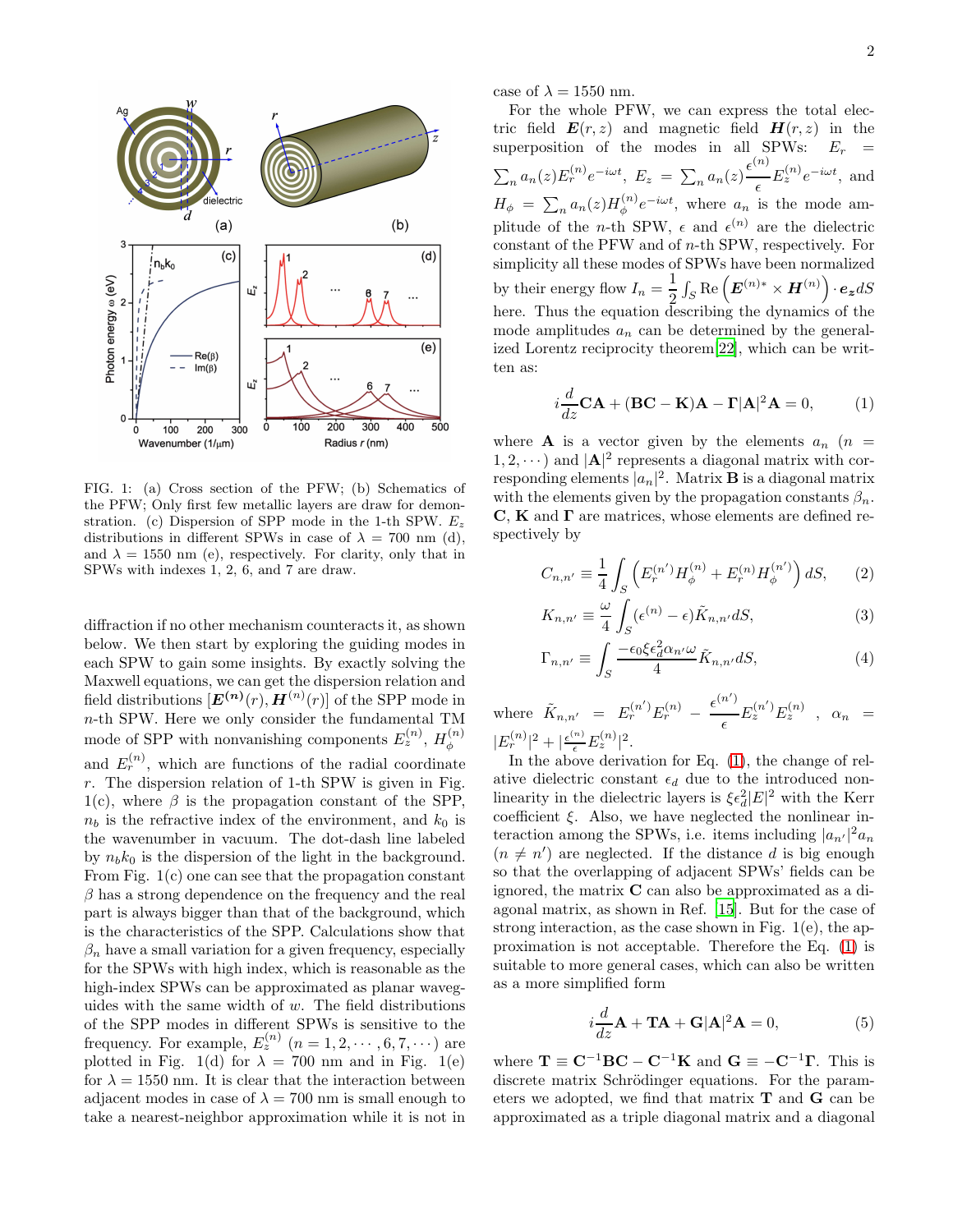

FIG. 2: (color online)(a) the profile of the amplitude of the longitudinal field component  $E_z$  of the soliton with the wavelength of  $\lambda = 700$  nm in the PFW. (b) the distribution of  $E<sub>z</sub>$  along the radial direction, inset is an amplification of one part for clarity. (c) The nonlinear (soliton) and (d) the linear propagation over 40  $\mu$ m distance in lossless PFW. (e) The propagation of the soliton in the same PFW when the loss in metal is taken into account.

one, respectively. Neglected elements are at least one order of magnitude less than others. Then it is reduced to the nonsymmetric discrete nonlinear Schrödinger equations with variable nonlinear coefficients. In the equations, the matrix  $T$  is determined by the interaction between the SPP mode in each SPW with with its counterpart in the inner nearest SPW and outer one. Due to the cylindric symmetry of the PFW, T is nonsymmetric matrix, which leads to the different diffraction towards the center or outside. The matrix  $\Gamma$  governs the nonlinearity, which will balance the diffraction when solitons forms. The elements  $|G_n|$   $(n = 1, 2, \cdots)$ , proved to decrease with the  $n$  index, give a centripetally increasing nonlinearity. Both these characteristics contribute to the highly confined solitons in the PFW.

We sought the soliton solutions in the form of  $a_n(z) =$  $\sqrt{I_0}u_ne^{i\rho z}$ , where the amplitudes  $u_n$  and  $\rho$  are both in-



FIG. 3: (a) The propagation of soliton along 40  $\mu$ m in the lossless PFW when the wavelength  $\lambda$  is 1550nm. (b) Linear propagation along  $4 \mu m$  in the same PFW. (c) The propagation of the soliton along  $4 \mu m$  when the loss is considered.

dependent of z. We also define the intensity as  $I =$  $\sum_{n} |a_n|^2$  in the solution. We put our emphasis on the unstaggered solitons[\[14\]](#page-3-9) formed in the self-defocusing media, with the Kerr coefficient set as  $-1\times10^{-15}m^2/V^2$  and I<sub>0</sub> about  $5 \times 10^{-4}$ W. The number of layers is chosen big enough to ensure the fields vanishing at the boundary.

Fig. 2(a) plots the profile of the amplitude of the longitudinal field component  $E_z$  of the soliton in the PFW with  $I = 0.05I_0$  and Fig. 2(b), with an amplification of one part, presents the distribution of  $E<sub>z</sub>$  along the radial direction in the case of  $\lambda = 700$  nm. As  $E_z$  reflects the intensity of the light, we can conclude from Fig. 2(a) that the energy mainly concentrates inside the region with the radius of about 400 nm. It is noteworthy that the maximal intensity is at the circle with radius about 250 nm other than at the center, which could be seen it more clearly from Fig. 2(b). That is why we call it as the ring-like solitons. It is the nonlinearity that confines the energy in a region with the size of subwavelength, where the effect of field enhancement provided by the SPPs is prominent, which in turn makes the nonlinearity more achievable. The cylindric symmetry enable energy to concentrate towards the axis, which further faciliates the confinement of energy. The linear case where the diffraction dominates are also plotted in Fig. 2(d) for comparison. Moreover, Fig. 2(b) also shows that metal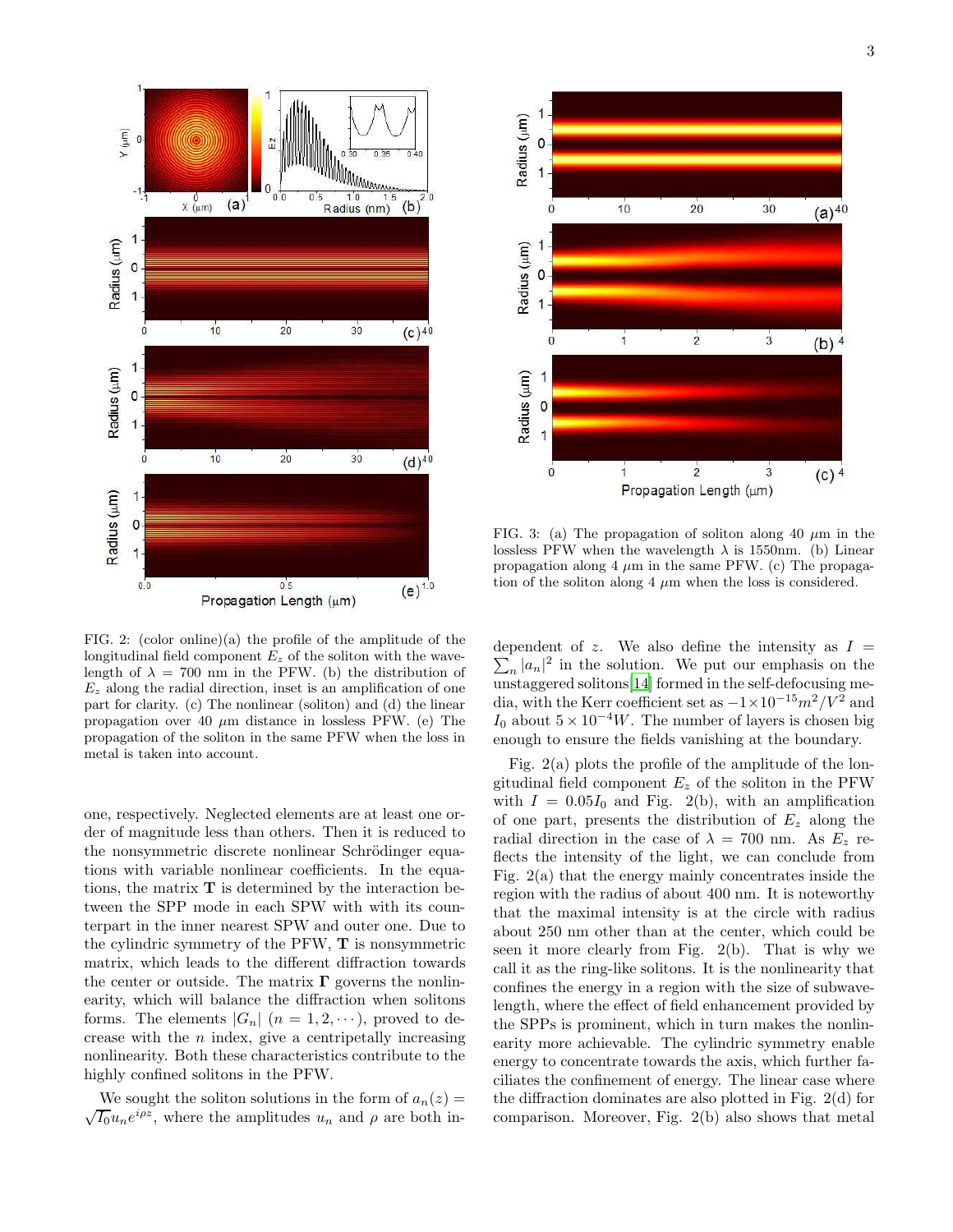

FIG. 4: (a-c) The profiles of the solitons with the intensity of  $20I_0$ ,  $100I_0$ ,  $180I_0$  respectively. The values in each figure have been normalized to their maximum. (d) Radius of the soliton's peak changing with the intensity.

layers hold a large portion of the energy. For this reason in addition to a relative big value of  $\text{Im}[\beta_n]$  for visible light, the soliton experiences a high loss in the PFW if the loss in the metal is considered, as shown in Fig. 2(e). A gain medium is consequently necessary for the PFW working on the visible lights.

In the case of  $\lambda = 1550$  nm, the ring-like solitons are also found in the same PFW. Its propagation along  $40 \mu m$ in the lossless situation with  $I = 80I_0$  is plotted in Fig.  $2(a)$ , while the lossless linear propagation is in shown in Fig. 2(b). Compared with the case of  $\lambda = 700$  nm, the diffraction is outstanding, because of the remarkable overlapping between the adjacent SPWs' fields and thus a strong interaction among the SPPs in different SPWs, as we discussed before. And consequently the highly confined soliton is achieved with a relative strong intensity. However, as the portion of the field residing inside the metal layers decreasing correspondingly, the transmission distance is enlarged to some extent in the lossy PFW, which is clearly seen by comparing Fig.  $3(c)$  with Fig.  $2(e)$ .

For the lattices solitons, increasing both the intensity and the nonlinear coefficient will enhance its nonlinear effect and therefore make the energy more confined. In the PFW, this characteristics is particularly obvious. The profiles of the solitons under three values of the intensity  $I = 20I_0, 100I_0, 180I_0$  are drawn in Fig. 4(a)-(c). The energy of the soliton is confined in a ring of less and less width with the increasing of intensity. Furthermore, because of the nonsymmetry of the matrix  $\mathbf{T}$ , increasing the intensity also makes the energy moving centripetally. It is an exciting result that the highly confined 2D soliton in Fig. 4(c) has a transverse size far small than the

wavelength. The peaks of these solitons with more values of intensities are plotted in Fig. 4(d). Calculation shows that when the intensity reaches a certain value, the peak stops moving. The reason is that in this situation the nonsymmetry of the diffraction is trivial for the considerable nonlinearity. Besides, as the matrixes T and G are determined by the field distribution of SPWs, the soliton shape could be modified by adjusting the radius and width of each metal layer.

In conclusion, we designed a PFW composed of the MDM and predicted theoretically the form of highly confined subwavelength solitons in the PFW with Kerr nonlinearity both for the visible light and the near-infrared light. The equations describing the solitons have been obtained in an compact matrix form. This kind of PFW is expected to take the role of OFW in future in the plasmonics-based communications and other nanophotonic applications, such as lithography, beam shaping, et al..

This work is supported by the National Natural Science Foundation of China (Grant Nos. 11004015 and 61078079), National Basic Research Program of China (Grand No. 2010CB923200), and the Doctoral Fund of Ministry of Education of China (Grant No. 20100005120017).

\*Email: jyyan@bupt.edu.cn

- <span id="page-3-0"></span>[1] S. A. Maier, M. L. Brongersma, P. G. Kik, S. Meltzer, A. A. G. Requicha, and A. Atwater, Adv. Mater. 13, 1501 (2001).
- [2] S. A. Maier, Current Nanoscience 1, 17 (2005).
- <span id="page-3-1"></span>D. K. Gramotnev, and S. I. Bozhevolnyi, Nature Photonics 4, 83, (2010).
- <span id="page-3-2"></span>[4] J. M. Pitarke, V. M. Silkin, E. V. Chulkov, and P. M. Echenique, Rep. Prog. Phys. 70, 1 (2007).
- <span id="page-3-3"></span>[5] W. L. Barnes, A. Dereux, and T. W. Ebbesen, Nature (London) 424, 824 (2003).
- <span id="page-3-4"></span>[6] B. Lee, I. M. Lee, S. Kim, D. H. Oh, and L. Hesselink, J. Mod. Opt. 57, 1479 (2010).
- <span id="page-3-5"></span>[7] A. Husakou, and J. Herrmann, Phys. Rev. Lett. 99, 127402 (2007).
- [8] S. M. Vuković, Z. Jakšić, I. V. Shadrivov, Y. S. Kivshar, Appl. Phys. A 103, 615 (2011).
- <span id="page-3-6"></span>[9] C. W. Lin, K. P. Chen, C. N. Hsiao, S. Lin, C. K. Lee, Sensors and Actuators B 113, 169 (2006).
- <span id="page-3-7"></span>[10] O. Peleg, M. Segev, G. Bartal, D. N. Christodoulides, and N. Moiseyev, Phys. Rev. Lett. 102, 163902 (2009).
- [11] I. Avrutsky, I. Salakhutdinov, J. Elser, and V. Podolskiy, Phys. Rev. B 75, 241402(R) (2007).
- [12] G. Bartal, G. Lerosey, and X. Zhang, Phys. Rev. B 79, 201103 (2009).
- [13] Y. V. Kartashov, B. A. Malomed, and L. Torner, Rev. Mod. Phys. 83, 247 (2011).
- <span id="page-3-9"></span>[14] Y. Liu, G. Bartal, D. A. Genov, and X. Zhang, Phys. Rev. Lett. 99, 153901 (2007).
- <span id="page-3-8"></span>[15] F. Ye, D. Mihalache, B. Hu, and N. C. Panoiu, Phys. Rev. Lett. 104, 106802 (2010); Opt. Lett. 36, 1179 (2011).